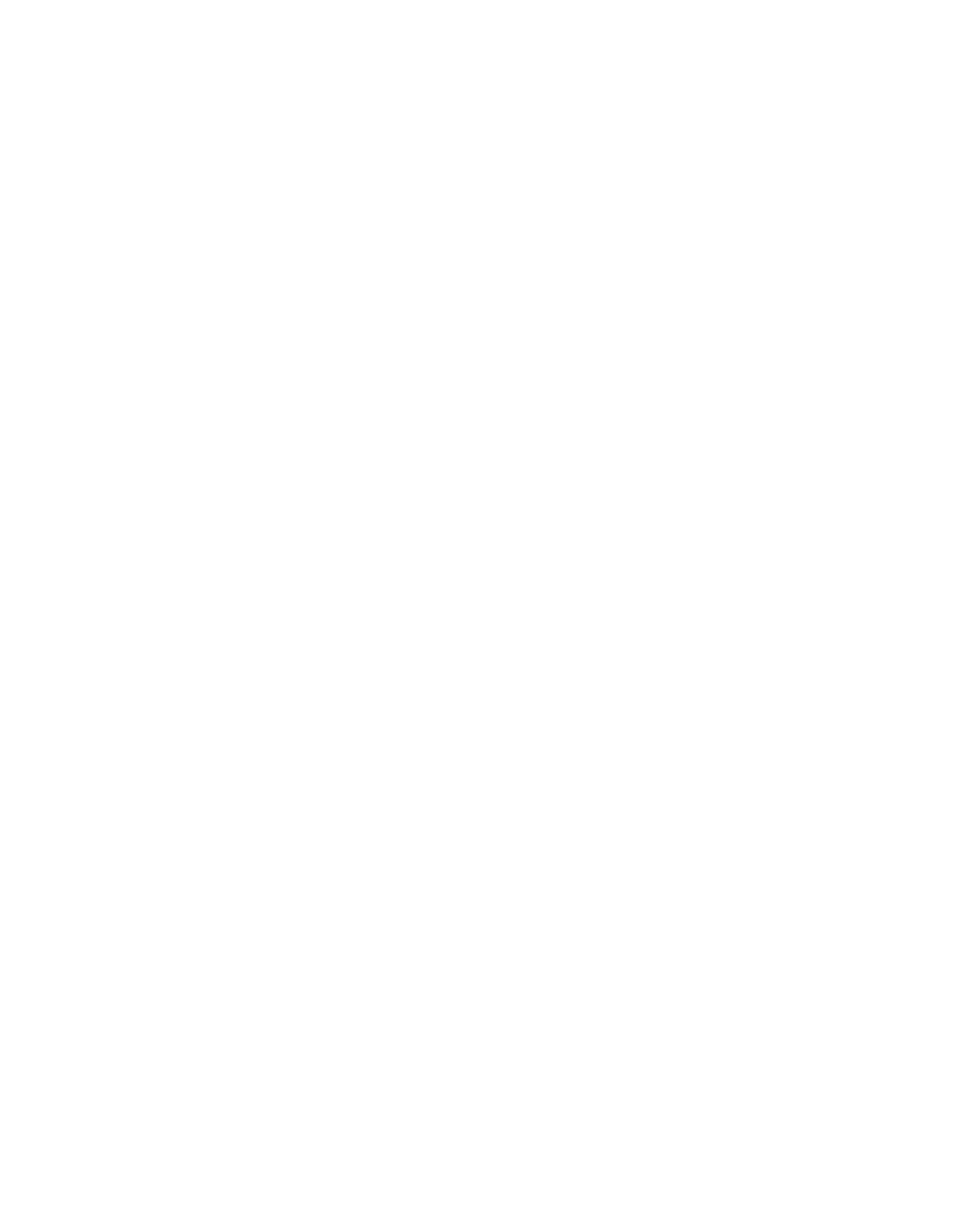### **BURKE, Justice.**

[¶1] Appellant, Tom Davidson ("Father"), acting *pro se*, challenges the district court's "Order on Child Custody" and "Order on Child Support." Although Father was awarded primary physical custody of the parties' minor child, AD, he claims the court abused its discretion by granting Appellee, Desiree Carrillo ("Mother") liberal visitation with AD. Father also claims the court abused its discretion because it did not receive a notarized financial affidavit from Mother before entering the child support order, and because it did not order that Mother's child support obligation would be retroactive to the date of Father's complaint. Finally, Father claims he was denied due process of law as a result of the district court's limitation on the amount of time Father was permitted to crossexamine Mother at trial. We affirm.

#### *ISSUES*

[¶2] Father raises the following issues:

- 1. Did the trial court abuse its discretion in its Order on Custody by granting liberal visitation to Mother?
- 2. Are the trial court's Findings of Fact consistent with the evidentiary record?
- 3. Did the trial court abuse its discretion in delaying its Order of Support and not ordering support during the pendency of the action?
- 4. Was the Appellant denied due process and equal access to the court?

Mother did not file a brief in this appeal.

 $\overline{a}$ 

# *FACTS*

[¶3] The parties are the parents of DD, born in 2004, and AD, born in 2009. In 2009, the Park County District Court awarded Father primary physical custody of DD, subject to Mother's visitation. The court found that because of DD's special needs, granting primary physical custody to Father was in the child's best interests.<sup>1</sup> The present case began in January, 2011, when Father filed a "Complaint for Child Custody" in the

<sup>&</sup>lt;sup>1</sup> The custody and support of DD are not at issue in this appeal.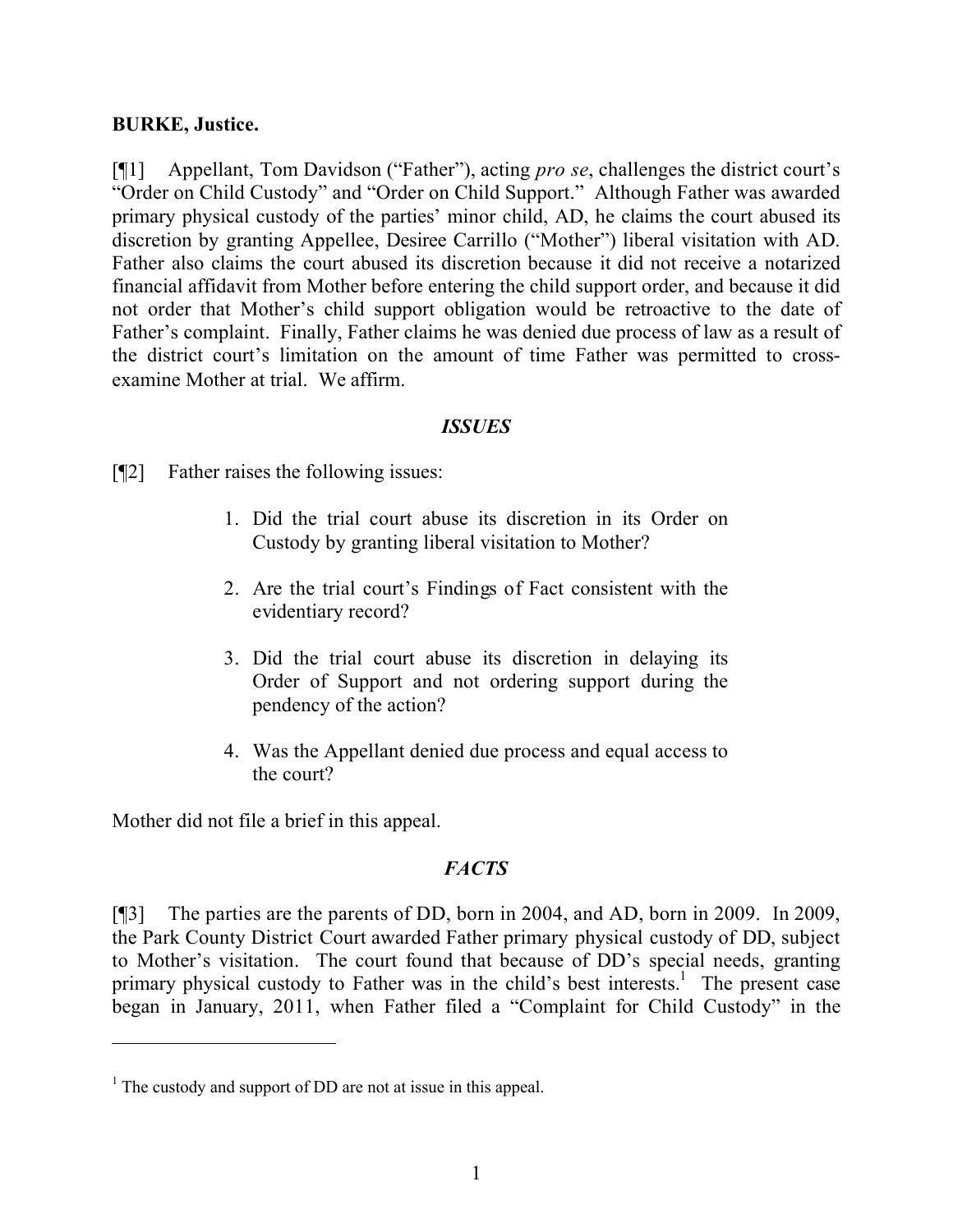District Court for Sheridan County, where Mother was living at the time, seeking primary physical custody of AD. At the time the complaint was filed, AD was residing in Sheridan with Mother, and Father, who was living in Laramie, did not have visitation rights. Mother answered Father's complaint on January 20, and the matter was set for trial.

[¶4] On March 27, 2012, the day prior to the scheduled trial date, the parties submitted a "Combined and Stipulated Motion to Stay Trial and to Modify Temporary Custody." In that motion, the parties agreed to a temporary custody arrangement for AD that followed the terms of the Park County Custody Order relating to DD. Under the arrangement, AD would live with Father and DD, and Mother would have visitation every other weekend, and on Fridays and Mondays immediately preceding and following weekends in which she did not have visitation. The parties agreed to stay the trial for three months so that they could continue to work toward a permanent custody and support agreement. Mother subsequently moved to Laramie to attend school and to be closer to the children.

[¶5] The parties failed to resolve their differences and the matter proceeded to trial. At trial, Mother was represented by counsel and Father represented himself. Both parties testified, but did not call any other witnesses. Following the trial, the court entered an "Order on Child Custody." In that order, the court granted primary physical custody of AD to Father. The court granted Mother visitation on three weekends per month, and during the evening hours of two weekdays per week. Mother's weekend visitation was ordered to begin after work on Friday and to end at 6:00 p.m. Sunday night. Weekday visitation was ordered to begin after work and to end at 7:30 p.m. The court also ordered Mother to submit an updated financial affidavit so that it could enter a child support order.

[¶6] The district court entered its "Order on Child Support" on April 2, 2013. After noting that the financial affidavits submitted by Father and Mother showed that both parties earned less than minimum wage, the court found that the parties' income should be imputed at minimum wage under Wyo. Stat. Ann. § 20-2-307. Using the presumptive child support guidelines set forth at Wyo. Stat. Ann. § 20-2-304, the court ordered Mother to pay \$288.61 per month in child support. Father timely appealed the district court's orders.

# *STANDARD OF REVIEW*

[¶7] Custody, visitation, child support, and alimony are all committed to the sound discretion of the district court. *Arnott v. Arnott*, 2012 WY 167, ¶ 11, 293 P.3d 440, 444 (Wyo. 2012). Accordingly, we review the district court's decisions relating to child custody and support for abuse of discretion.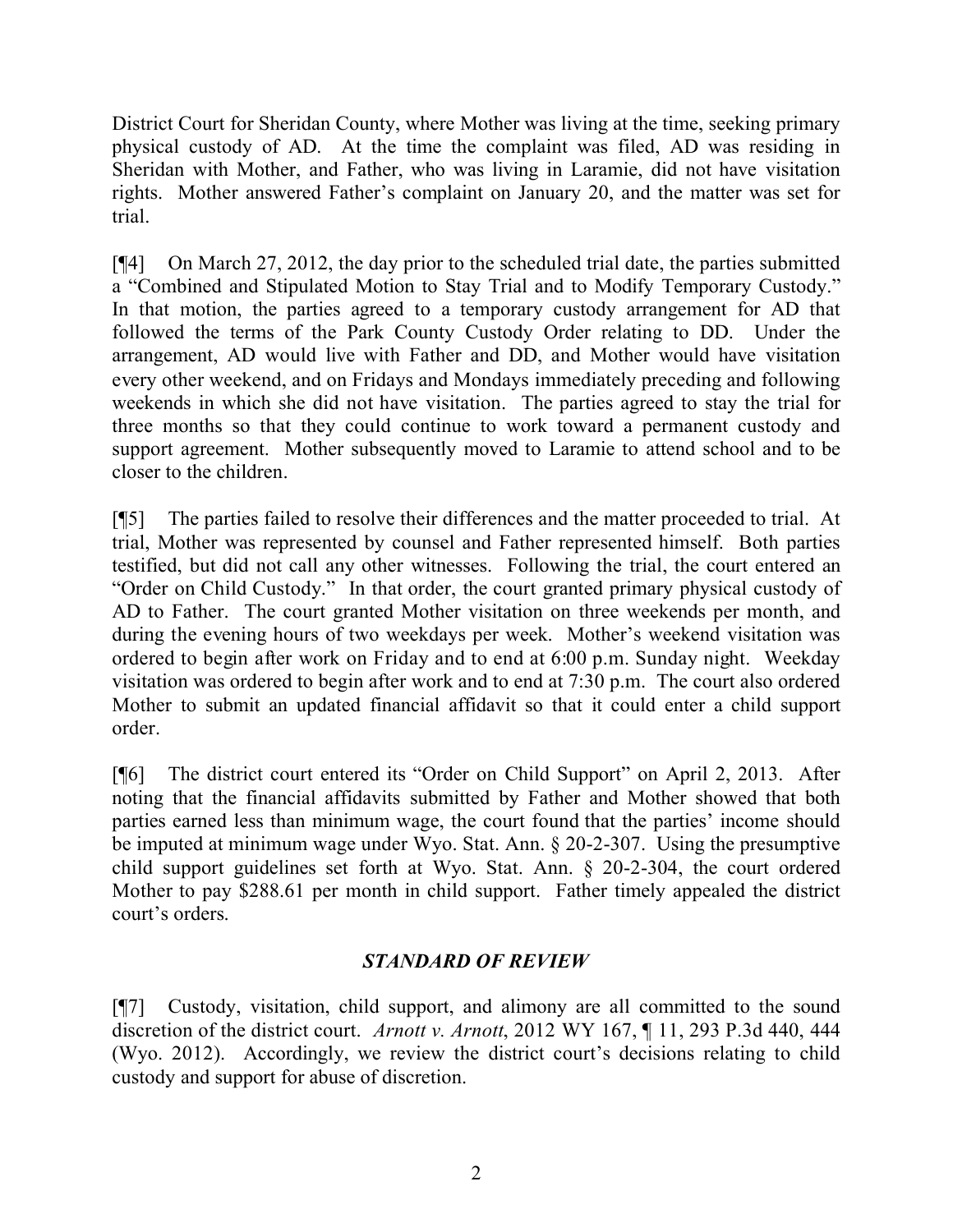We will not interfere with the district court's custody determination absent procedural error or a clear abuse of discretion. In determining whether an abuse of discretion has occurred, our primary consideration is the reasonableness of the district court's decision in light of the evidence presented. We view the evidence in the light most favorable to the district court's determination, affording every favorable inference to the prevailing party and omitting from our consideration the conflicting evidence.

*Durfee v. Durfee*, 2009 WY 7, ¶ 6, 199 P.3d 1087, 1089 (Wyo. 2009) (internal citations omitted).

# *DISCUSSION*

[¶8] In his first issue, Father contends the district court abused its discretion by granting Mother liberal visitation with AD. According to Father, the district court's order "effectively gives [Mother] more parenting time than [Father], thus circumventing the rationale for awarding primary custody to Father." Father asserts that he receives less parenting time than Mother under the district court's order "[i]f parenting time is defined by awake, non-typical working hours." He also claims that the court abused its discretion because the child custody order separates AD from DD "during significant portions of the visitation." Ultimately, Father asserts that, despite the award of primary physical custody to Father, the district court's order results in a "shared" or "divided" custody arrangement. We do not agree.

[¶9] In the proceedings below, Mother requested a custody arrangement in which she would have AD at night and Father would have AD during the day. Mother claimed that this arrangement was in AD's best interests because it would give both parents roughly equal time with AD. The district court, however, after considering the factors set forth at Wyo. Stat. Ann. § 20-2-201 for determining the best interests of the child, concluded that such an arrangement was not in AD's best interests.<sup>2</sup> The court stated that

 $\overline{a}$ 

#### **§ 20-2-201. Disposition and maintenance of children in decree or order; access to records.**

- (a) . . . In determining the best interests of the child, the court shall consider, but is not limited to, the following factors:
	- (i) The quality of the relationship each child has with each

<sup>&</sup>lt;sup>2</sup> Wyo. Stat. Ann.  $\S$  20-2-201 provides, in relevant part, as follows: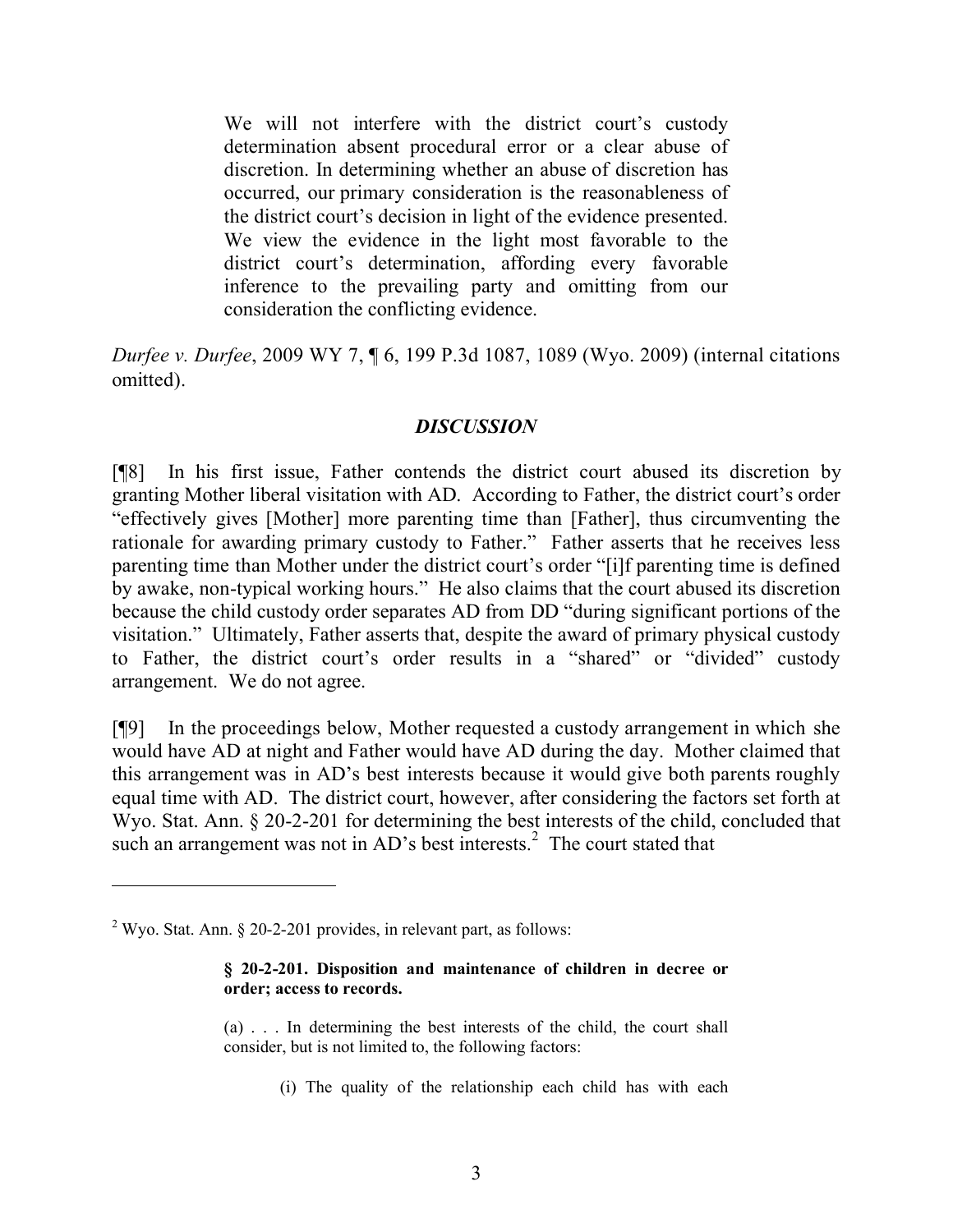Here, both parents are fit and competent to care for the child. Both parties testified that they value and appreciate the other's parenting style and they feel that the children benefit from spending time with both of them. However, the parents have vastly different parenting styles, and the evidence shows that they cannot successfully co-parent the child in a divided custody arrangement. Therefore, the Court must determine which parent will serve as the primary custodial parent.

The court noted that the evidence showed that "the parties have made attempts to help the child maintain and strengthen her relationship with the other parent. The Father presented evidence that since A.D. has come to live with him he has made an effort to invite the Mother to participate in many of the child's activities . . . ." Ultimately, the

parent;

 $\overline{a}$ 

(ii) The ability of each parent to provide adequate care for each child throughout each period of responsibility, including arranging for each child's care by others as needed;

(iii) The relative competency and fitness of each parent;

(iv) Each parent's willingness to accept all responsibilities of parenting, including a willingness to accept care for each child at specified times and to relinquish care to the other parent at specified times;

(v) How the parents and each child can best maintain and strengthen a relationship with each other;

(vi) How the parents and each child interact and communicate with each other and how such interaction and communication may be improved;

(vii) The ability and willingness of each parent to allow the other to provide care without intrusion, respect the other parent's rights and responsibilities, including the right to privacy;

(viii) Geographic distance between the parents' residences;

(ix) The current physical and mental ability of each parent to care for each child;

(x) Any other factors the court deems necessary and relevant.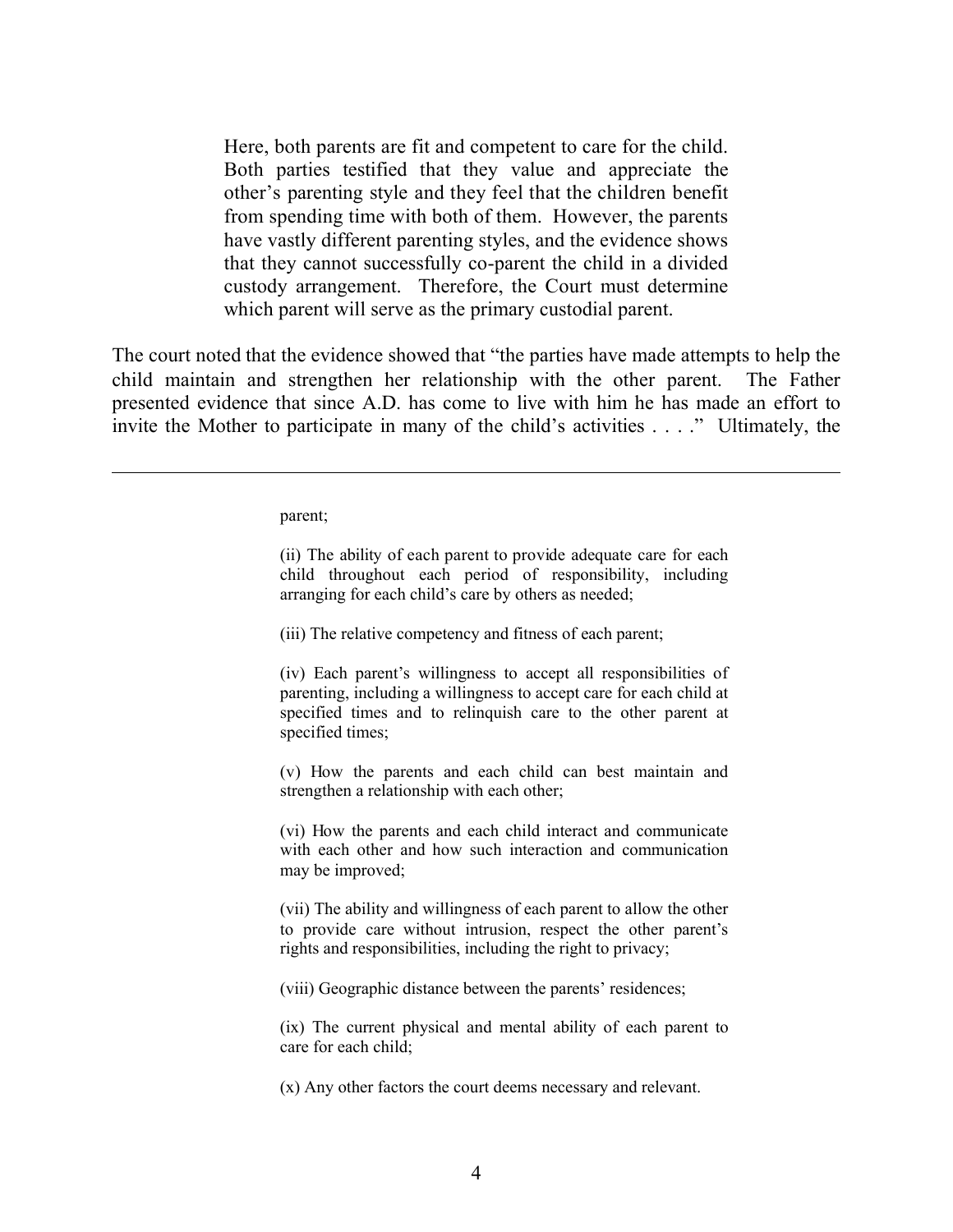court concluded that "Continuing to reside with the Father while having liberal visitation with the Mother will allow the child to maintain and strengthen the relationship she has with both of her parents." Contrary to Father's claims, the district court did not order a "shared" or "divided" custody arrangement. Further, we are not persuaded by Father's argument that the district court's order resulted in *de facto* shared custody. Father does not provide any support either for his definition of "parenting time," or for the proposition that the concept of "parenting time" is used as a criterion for determining whether a custody arrangement results in "shared" or "divided" custody.<sup>3</sup> In any event, under the district court's order, Mother and Father do not share equal physical custody of AD. Under the custody order, Mother has visitation with AD on three weekends per month, for approximately 48 hours, and on two weekdays per week. Mother's weekday visitation is approximately two-and-a-half hours.<sup>4</sup> Based on the fact that Mother's visitation is limited to these specific times, we cannot conclude that the custody arrangement ordered by the district court results in *de facto* shared custody.

[¶10] Additionally, we are not persuaded by Father's claim that the court abused its discretion because the custody order separates AD from her brother during "significant portions of the visitation." Father cites *Aragon v. Aragon*, 2005 WY 5, 104 P.3d 756 (Wyo. 2005) for the proposition that awarding primary physical custody of siblings to separate parties is generally not preferred:

> [G]enerally speaking the separating of siblings through custody awards to different parents is not preferred. Keeping siblings together in the same household is considered the better practice. However, this court clarified that the effect of separating siblings from each other is just *one* of several factors courts consider in determining the primary issue-the best interests of the children. *Dowdy* [*v. Dowdy*, 864 P.2d 439], 440 [(Wyo. 1993)] (citing Jay M. Zitter, Annotation, *Child Custody: Separating Children by Custody Awards to Different Parents-Post-1975 Cases*, 67 A.L.R. 4th 354, § 2[a]

<sup>&</sup>lt;sup>3</sup> We have previously noted that the term "parenting time" is not defined in any Wyoming statute. *Testerman v. Testerman*, 2008 WY 112, ¶ 11, 193 P.3d 1141, 1145 (Wyo. 2008). The term "parenting time," however, has been equated with "visitation," and has been used in our precedent exclusively with reference to the non-custodial parent, and not to the parent having primary physical custody. *See*, *e.g.*, *id*.; *Tafoya v. Tafoya*, 2013 WY 121, ¶ 3, 309 P.3d 1236, 1238 (Wyo. 2013).

<sup>&</sup>lt;sup>4</sup> Mother's testimony at trial indicated that her work schedule is not consistent. During the time that the parties stipulated to stay the trial, however, they agreed to arrange visitation to begin at 5:00 p.m. because Mother could not get off work earlier. Under the custody order, Mother's weekday visitation ends at 7:30 p.m.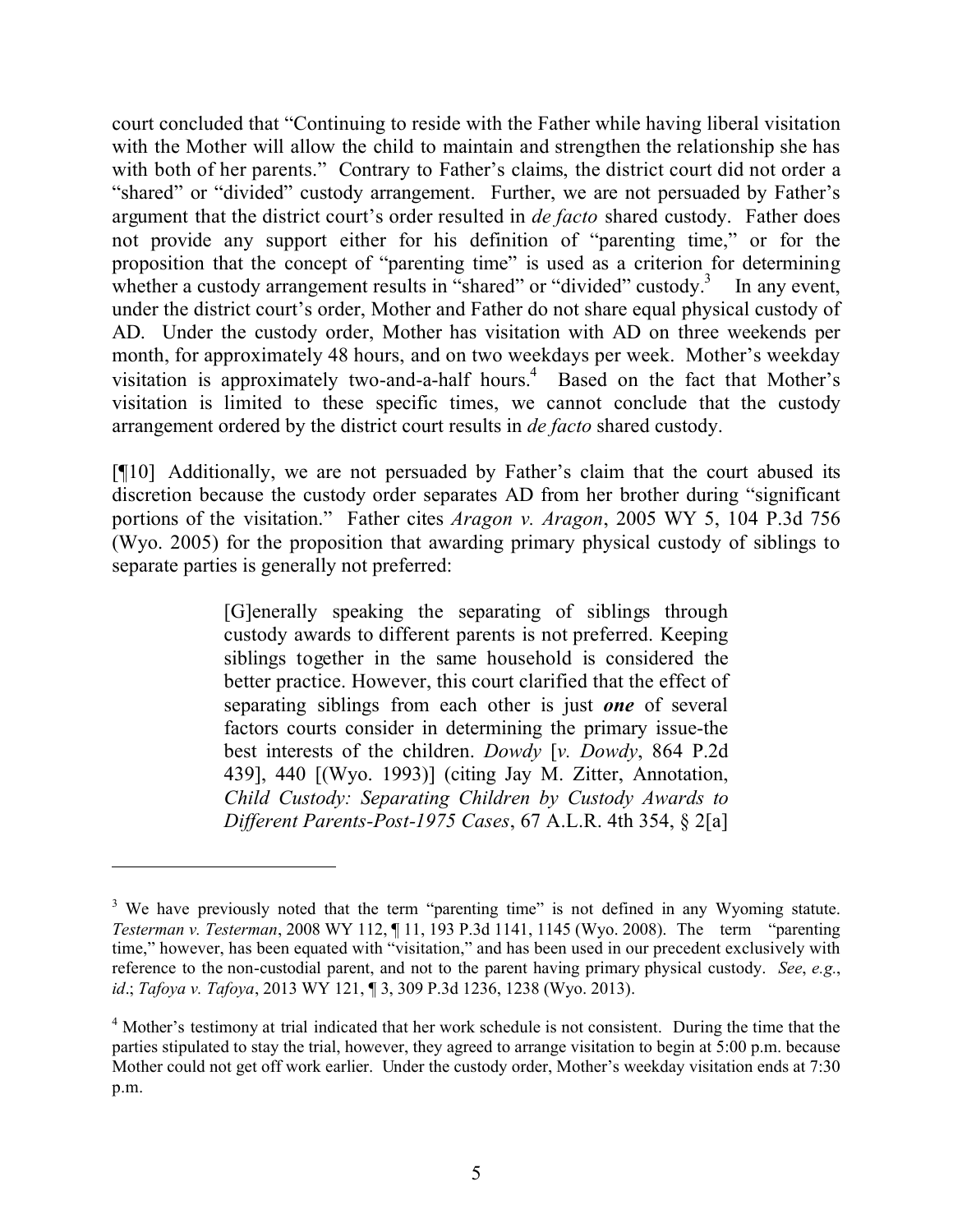(1989) and *In re Marriage of Barnthouse*, 765 P.2d 610 (Colo. App. 1988)).

*Aragon*, ¶ 24, 104 P.3d at 763 (emphasis in original). The Park County Custody Order relating to DD is not contained in the record, and Father does not identify the times at which AD and DD are separated as a result of the custody order entered in the present case. More significantly, this case does not present an issue of "the separating of siblings through custody awards to different parents." Rather, the district court granted primary physical custody of AD to Father, consistent with the custody arrangement under the Park County Custody Order relating to DD. The court's decision in this case was clearly based, at least in part, on the desire to keep the children together. As noted by the court,

> The parents both expressed a desire to keep the children together. However, D.D.'s custody was not before this Court. The parties presented evidence that D.D. and A.D. have a very close relationship, and that maintaining this relationship [is] in the best interests of both children. Awarding custody of A.D. to the Father with liberal visitation with the Mother allows both of the children to remain in the same residence and continue building their relationship with each other.

We find no abuse of discretion resulting from the possibility that AD and DD may not be together for the entirety of Mother's visitation with the children.

[¶11] Father also contends the district court abused its discretion by finding that Mother is a fit parent. This claim, however, contradicts numerous statements made by Father at trial, including the following:

> . . . Your Honor, this isn't a custody case where there's one [party that's] abusive or a meth addict[.] [B]oth parents are relatively competent and fit to be parents, both parents have their child's interest at heart, but, Your Honor, that's about where the similarities stop.

> Desiree and I are dramatically different. We have different cultures, we have different value systems, and significantly different religions. Our personalities and problem-solving strategies and lifestyles are at odds with each other. Most often there's not a label of good or bad for these differences, they're just different.

Additionally, Father asserted that the reason Mother had missed prior visitations with the children was because "she's been focused on school and work, with the idea of being a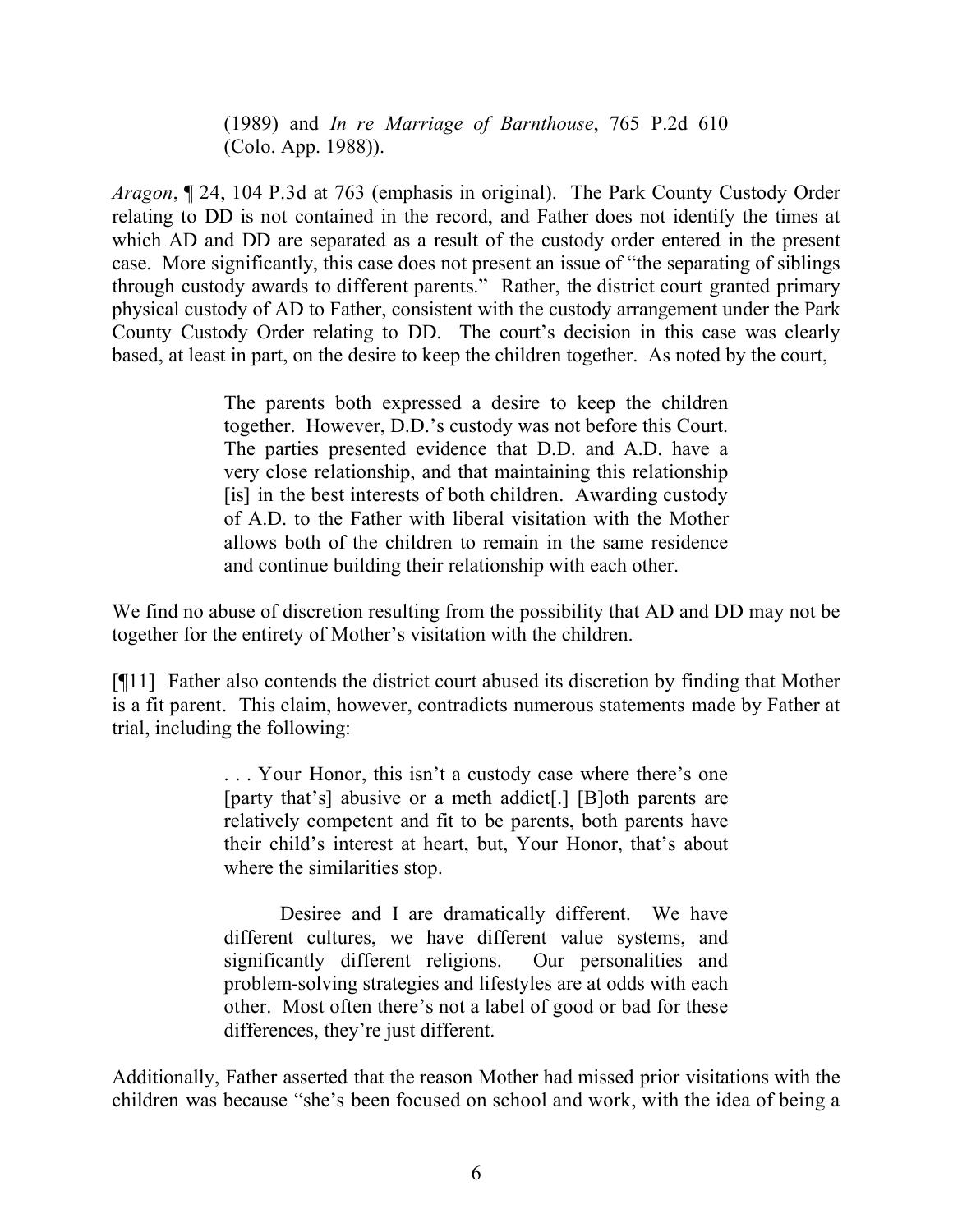better mother, because she has those abilities now." Father stated that the children needed "consistent and frequent visitation with their mom" and elaborated on his reasons for thinking so:

> . . . Your Honor, [I've] found – I've recently learned through my Parenting Intervention 101, that there's another type of program called Conflictual Parenting [sic], and the goal is to take out the conflict between the parents, and one thing I love about this, Your Honor, is [that] Desiree and I are pretty much already doing it, and that gives me confidence that both kids can have a loving and nurturing relationship with both their parents, without having to be forced to make decisions together and have the same parenting style. The goal of Conflictual Parenting [sic] is to stop the fighting and promote each parent's relationship.

> You know, I don't agree with Desiree's parenting, but I certainly value it. I think it's important to my kids to have Desiree in their life. Desiree does stuff on, you know, on her time with them that I want to do, and that's just great because that's their mom time. And, Your Honor, I do value Desiree in the kids' life [sic] and I do want those kids to have time with her.

. . .

And, Your Honor, . . . I truly believe that after this court litigation is over that, you know, if my claim prevails, that Desiree and I will be successful and effectual co-parents and that the kids would benefit from an order that puts [AD] in the same home as [DD] and puts them together.

In light of Father's statements that Mother was a "competent" and "fit" parent, and that she would be a "successful and effectual co-parent," we find it difficult to understand Father's claim on appeal that the district court abused its discretion in finding that Mother is a fit parent. Father largely received the custody arrangement that he requested. As noted above, that arrangement does not result in "divided" or "shared" custody. Based on this finding, as well as Father's statements at trial, we find no abuse of discretion in the visitation schedule ordered by the district court.

[¶12] In his next issue, Father claims the district court abused its discretion in its Order on Child Support. Father contends the court did not comply with Wyo. Stat. Ann. § 20-2- 308(a) because it did not timely receive a proper financial affidavit from Mother before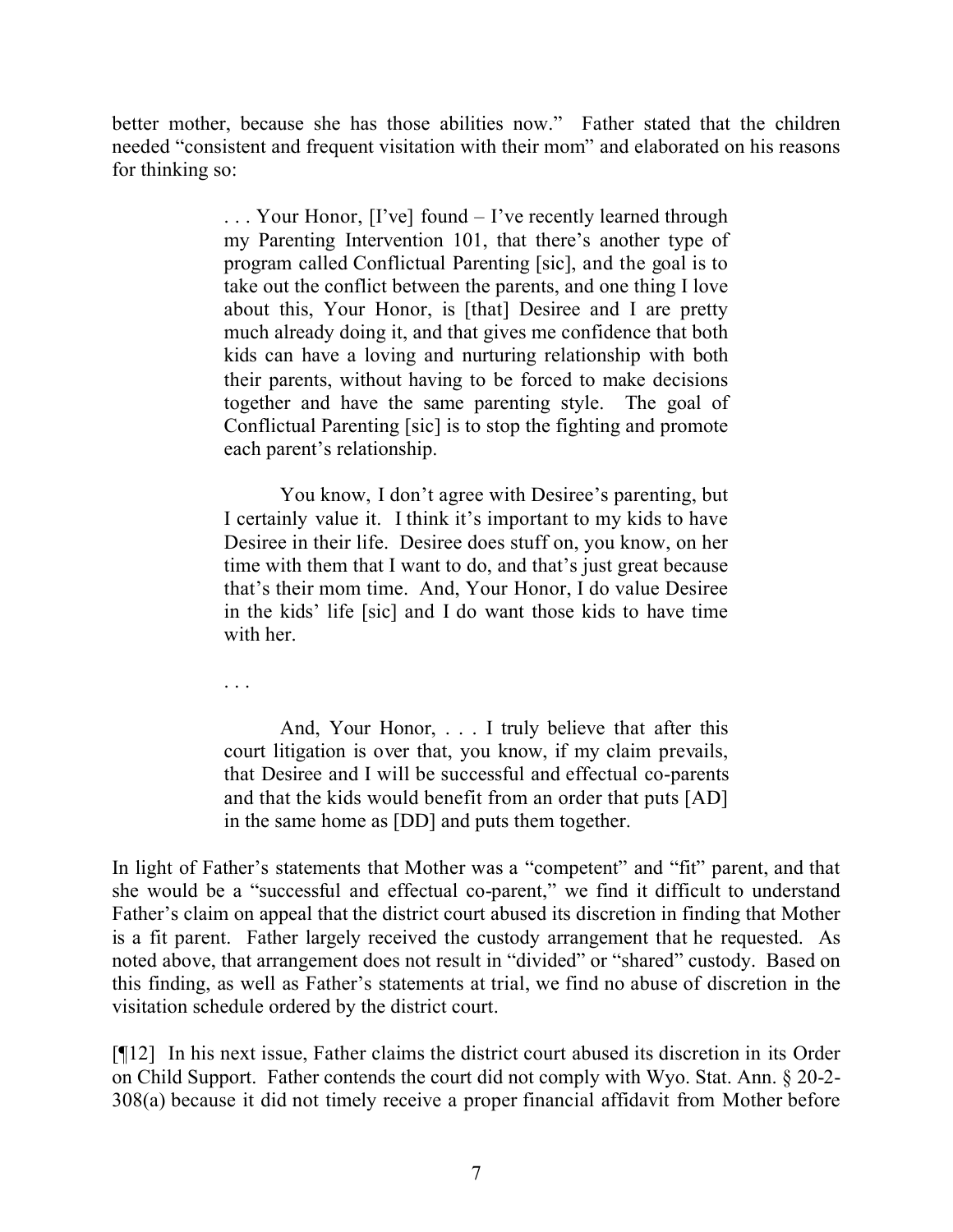entering the child support order. Father also asserts that the district court abused its discretion because it did not order that Mother's child support obligation would be retroactive to the date of Father's complaint.

[¶13] Wyo. Stat. Ann. § 20-2-308 (LexisNexis 2013) requires that the court receive evidence of the parties' financial status before entering an order establishing child support. The statute provides, in relevant part, as follows:

# **§ 20-2-308. Financial affidavits required; financial reporting.**

(a) No order establishing or modifying a child support obligation shall be entered unless financial affidavits on a form approved by the Wyoming supreme court which fully discloses the financial status of the parties have been filed, or the court has held a hearing and testimony has been received.

. . .

In its Order on Child Custody, entered on January 25, the district court directed Mother to submit an updated financial affidavit within ten days of the entry of the order. On February 5, Mother submitted a supplemental financial affidavit that was not signed or notarized. She subsequently submitted a signed and notarized affidavit on February 25, and the district court entered its Order on Child Support on April 2. Father contends the district court did not comply with the statute because it received a financial affidavit from Mother that was not notarized and that was filed outside the ten-day deadline in the court's custody order. We are not persuaded by Father's argument. Wyo. Stat. Ann. § 20-2-308 contains no timing requirement relating to the filing of a financial affidavit, and Mother filed a signed and notarized financial affidavit before the district court entered its child support order. Father was not prejudiced in any manner by the delayed filing. Accordingly, we reject Father's claim of error.

[¶14] We are also not persuaded by Father's claim that the district court abused its discretion because it did not order child support retroactive to the date of his complaint for child custody. Father did not request that child support be made retroactive to the date of his complaint at any time prior to the district court's entry of its Order on Child Support. Additionally, Father has presented no authority indicating that the court is required to order support retroactive to the beginning of an action for child custody. As a result, we find no merit in Father's claim.

[¶15] Finally, Father contends that he was denied due process of law because he was allowed only five minutes to cross-examine Mother at trial, and because he was not allowed to present rebuttal evidence. With respect to the due process right to a